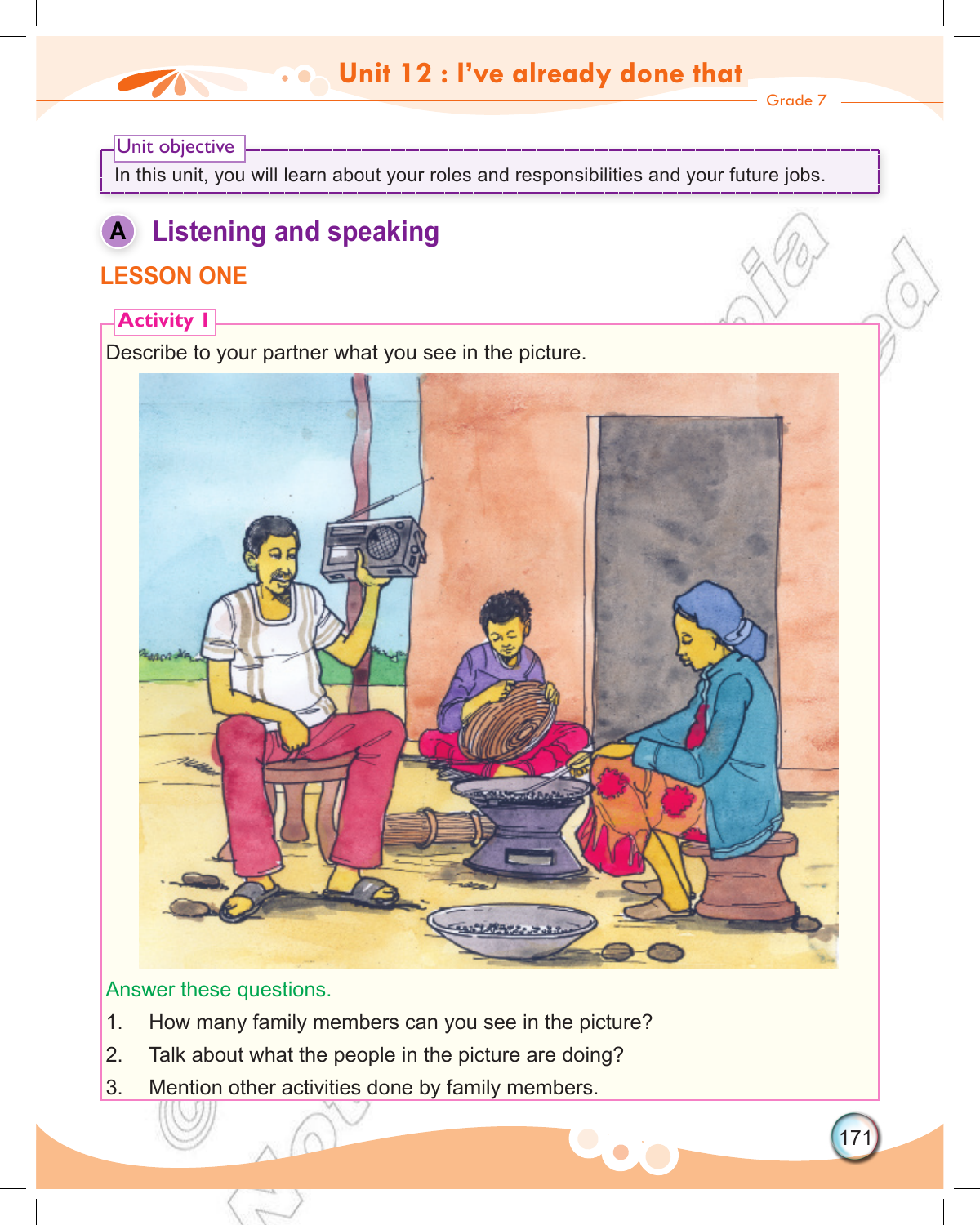### **Listening Practice**

**Exercise:** Listen to the story read by your teacher and answer the questions in your exercise book.

- 1. List down the different professions you know.
- 2. Mention the tools used in those professions.

Use the information in number 1 and 2 to complete the table below.

- 3. What do you want to be in future?
- 4. What will you do to get that job?

| Profession     | <b>Materials/Tools used</b> | Title     |  |
|----------------|-----------------------------|-----------|--|
| Teaching       | books, pens, pencils        | teacher   |  |
| <b>Medical</b> | stethoscope, syringes       | physician |  |

### **Activity 2**

Describe the kind of activities you do after school.

## **LESSON TWO**

### **Vocabulary**

### **Activity**

172

In groups, discuss the activities you participate in at home.

**Exercise:** Form correct sentences from the table and write them in your exercise book.

|            |      | done     | the cow.       |
|------------|------|----------|----------------|
|            |      | washed   | all the work.  |
| We         |      | milked   | the compound.  |
|            |      | cooked   | our shoes.     |
| You        | have | swept    | the potatoes.  |
|            |      | ironed   | the meal.      |
| <b>She</b> | has  | mopped   | their clothes. |
| He         |      | polished | the utensils.  |
|            |      | peeled   | the floor      |
| They       |      | greeted  | their parents. |
|            |      | cleaned  |                |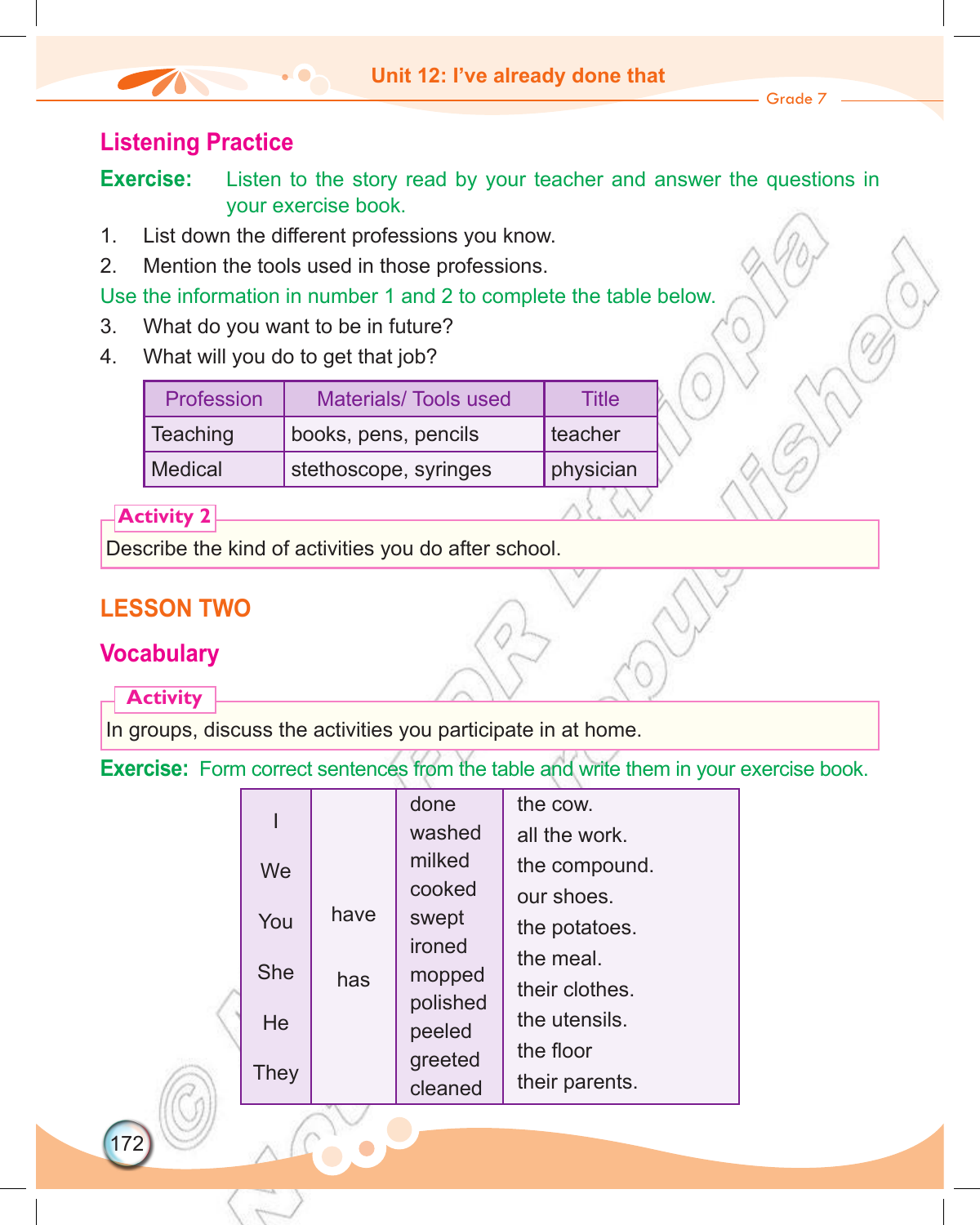173

### **LESSON THREE**

### **Language Practice: Using: ...already...**

**Activity**

Tell your partner the activities you have already done today.

Example: I **have already** swept the compound.

**Exercise:** Use **has** or **have already** and the verb in brackets to complete these sentences.

- 1.  $I$   $\longrightarrow$  the dishes. (wash)
- 2. Desta  $\frac{1}{2}$  besta  $\frac{1}{2}$  the water. (boil)
- 3. The girls \_\_\_\_\_\_\_\_\_ the fire wood. (take)
- 4. Mother \_\_\_\_\_\_\_\_\_\_\_\_\_ our lunch. (cook)
- 5. Sofia  $\frac{1}{2}$  the milk.  $\frac{1}{2}$  (drink)
- 6. Our mother \_\_\_\_\_\_\_\_\_ the cakes. (bake)
- 7. My sister \_\_\_\_\_\_\_\_\_ the beds. (make)
- 8.  $I$   $\longrightarrow$  the coffee. (grind)
- 9. My father  $\frac{1}{2}$  the milk. (buy)
- 10. He  $\frac{1}{\sqrt{1-\frac{1}{\sqrt{1-\frac{1}{\sqrt{1-\frac{1}{\sqrt{1-\frac{1}{\sqrt{1-\frac{1}{\sqrt{1-\frac{1}{\sqrt{1-\frac{1}{\sqrt{1-\frac{1}{\sqrt{1-\frac{1}{\sqrt{1-\frac{1}{\sqrt{1-\frac{1}{\sqrt{1-\frac{1}{\sqrt{1-\frac{1}{\sqrt{1-\frac{1}{\sqrt{1-\frac{1}{\sqrt{1-\frac{1}{\sqrt{1-\frac{1}{\sqrt{1-\frac{1}{\sqrt{1-\frac{1}{\sqrt{1-\frac{1}{\sqrt{1-\frac{1}{\sqrt{1-\frac{1}{\sqrt{1-\frac{1}{\$

### **Grammar Highlight**

**Already** is an expression used for showing that some action has happened shortly before **now** or before another point in time.

Example: Don't tell her, she has already known it.

He has already seen it.

## **LESSON FOUR**

**Using: ... just ...**

Read this example:

I **have just turned on** the television set. What does this sentence mean?

### **Activity 1**

In pairs, form similar sentences and discuss them.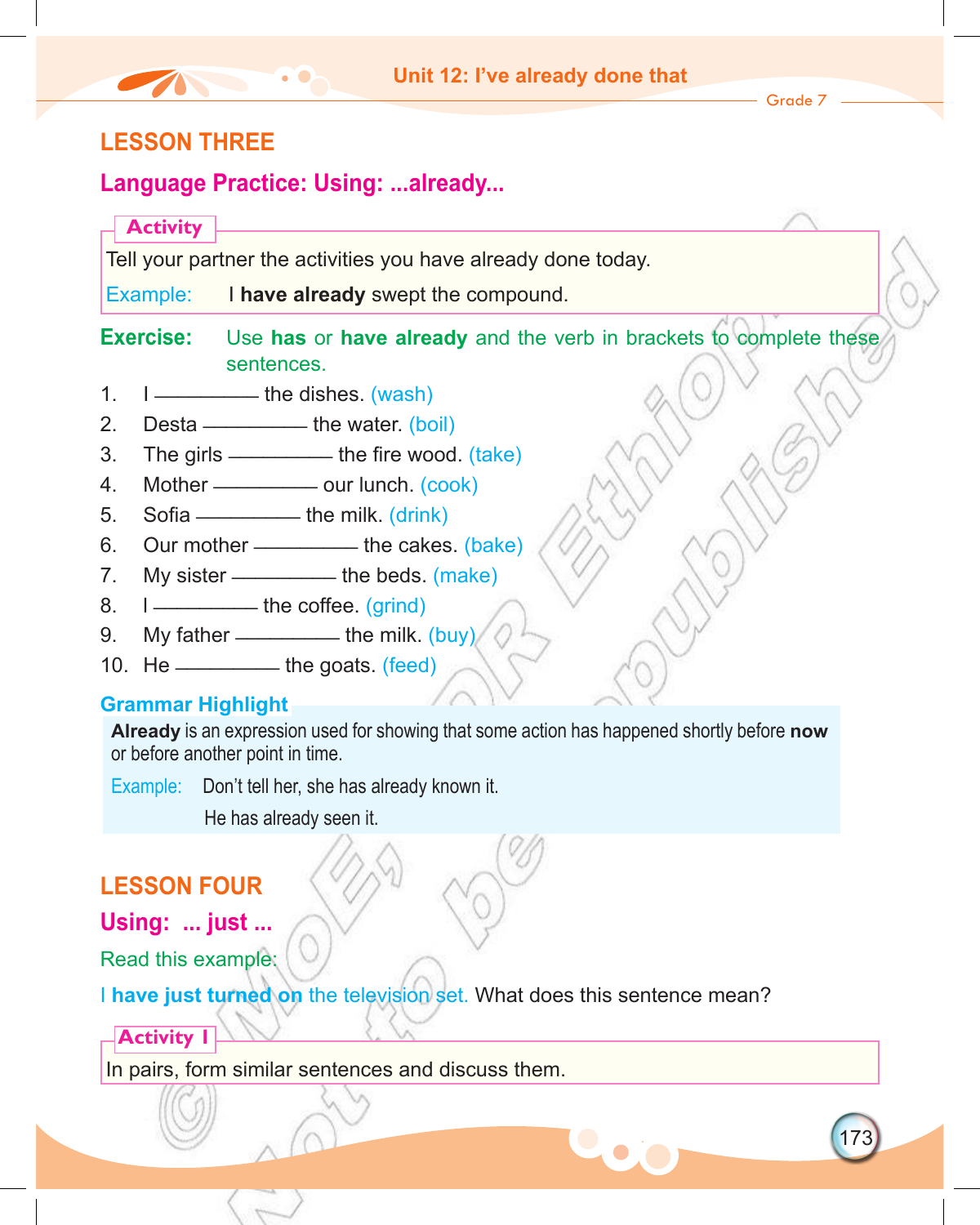

### **Exercise 2:** In your exercise book, form five sentences using **yet**.

### **LESSON FIVE**

174

|                                                                                                                                                                                                                   | <b>Activity</b> |                    |         |                         |                                   |  |
|-------------------------------------------------------------------------------------------------------------------------------------------------------------------------------------------------------------------|-----------------|--------------------|---------|-------------------------|-----------------------------------|--|
| In groups of three, take turns to form correct questions and answers from the table<br>below, use:  already,  just and  yet?<br>Examples: 1. Have you already eaten kitfo?<br>Has he just cleaned the home?<br>2. |                 |                    |         |                         |                                   |  |
|                                                                                                                                                                                                                   | Have            | we                 |         | cleaned<br>prepared     | the house?<br><i>injera</i> ?     |  |
|                                                                                                                                                                                                                   | <b>Has</b>      | you<br>they        | already | eaten<br>baked<br>swept | firewood yet?<br>bread?<br>food?  |  |
|                                                                                                                                                                                                                   | Haven't         | she<br>he          | just    | drunk<br>been           | coffee yet?<br>to the shop?       |  |
|                                                                                                                                                                                                                   | Hasn't          | <b>Dese</b><br>Ali |         | cooked<br>gathered      | the beans?<br>washed her uniform? |  |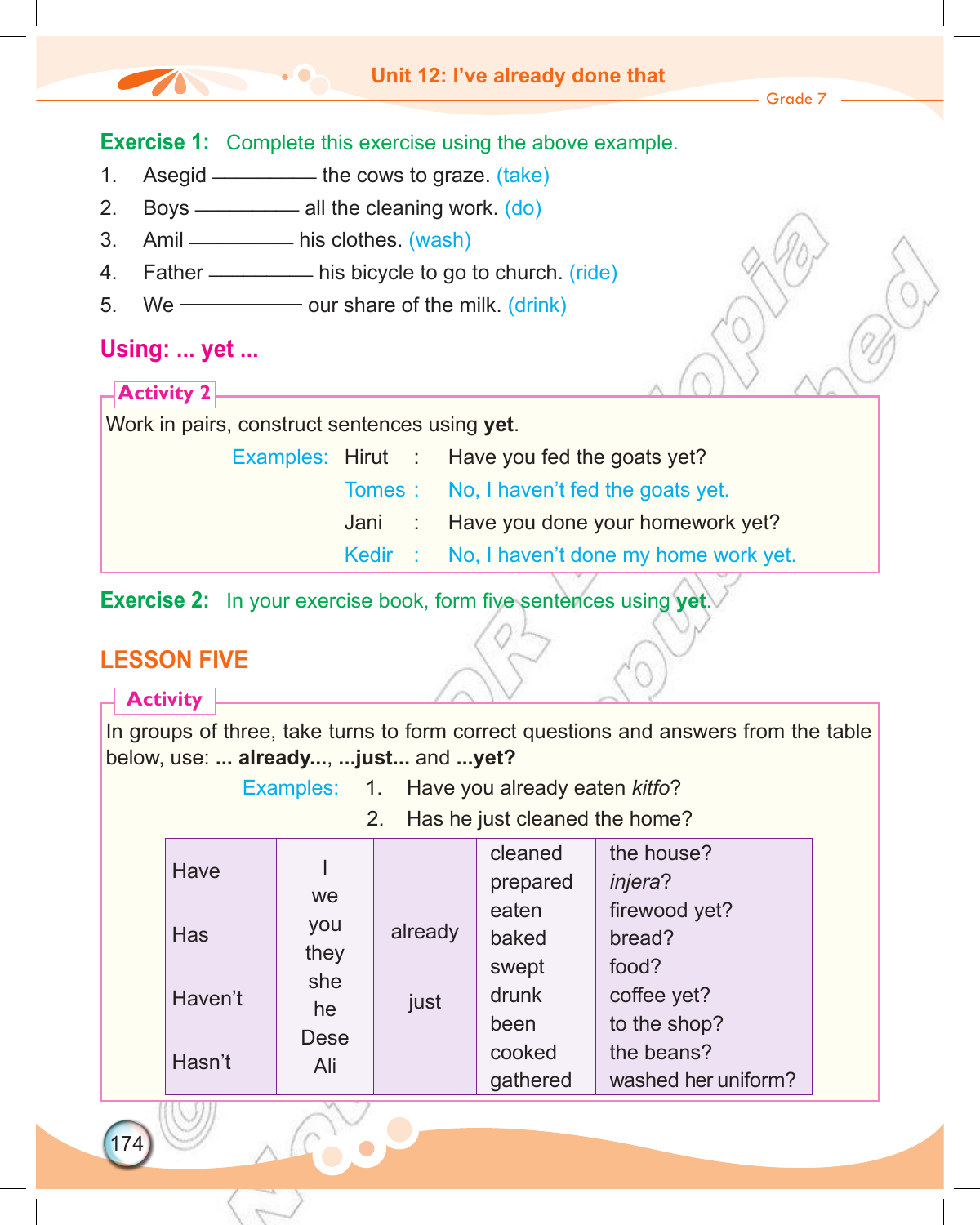175

**Exercise:** Write ten questions and answers using **already**, **just** and **yet**. Do the work in your exercise book.

## **LESSON SIX**

**Activity 1**

Discuss activities that your parents/guardians have already or have not done today.

**Exercise 1:** Form correct sentences from the table

|            |         | already drunk the coffee.    |
|------------|---------|------------------------------|
| We         | has     | seen my mother yet.          |
| You        |         | just swept the compound.     |
| <b>She</b> | have    | done housework yet.          |
|            | hasn't  | already prepared the meat.   |
| He         |         | just collected the firewood. |
| Fatuma     | haven't | washed the uniform yet.      |
| Akilo      |         | already cleaned the kitchen. |

**Exercise 2:** Complete these sentences using the correct tense of the word in brackets.

Example: Genet has already **(do)** the housework.

Genet has already **done** the housework.

- 1. My sister has (forget) to wash the utensils.
- 2. Have you (see) the housekeeper?
- 3. Oh, Fatuma hasn't yet (cook) *injera*.
- 4. Who has just (switch) off the radio?
- 5. My brothers have already (bake) the cakes.
- 6. We have not (know) what we shall do tomorrow yet.
- 7. My father has just (repair) the bicycle.
- 8. Our mother has already (show) us what to cook.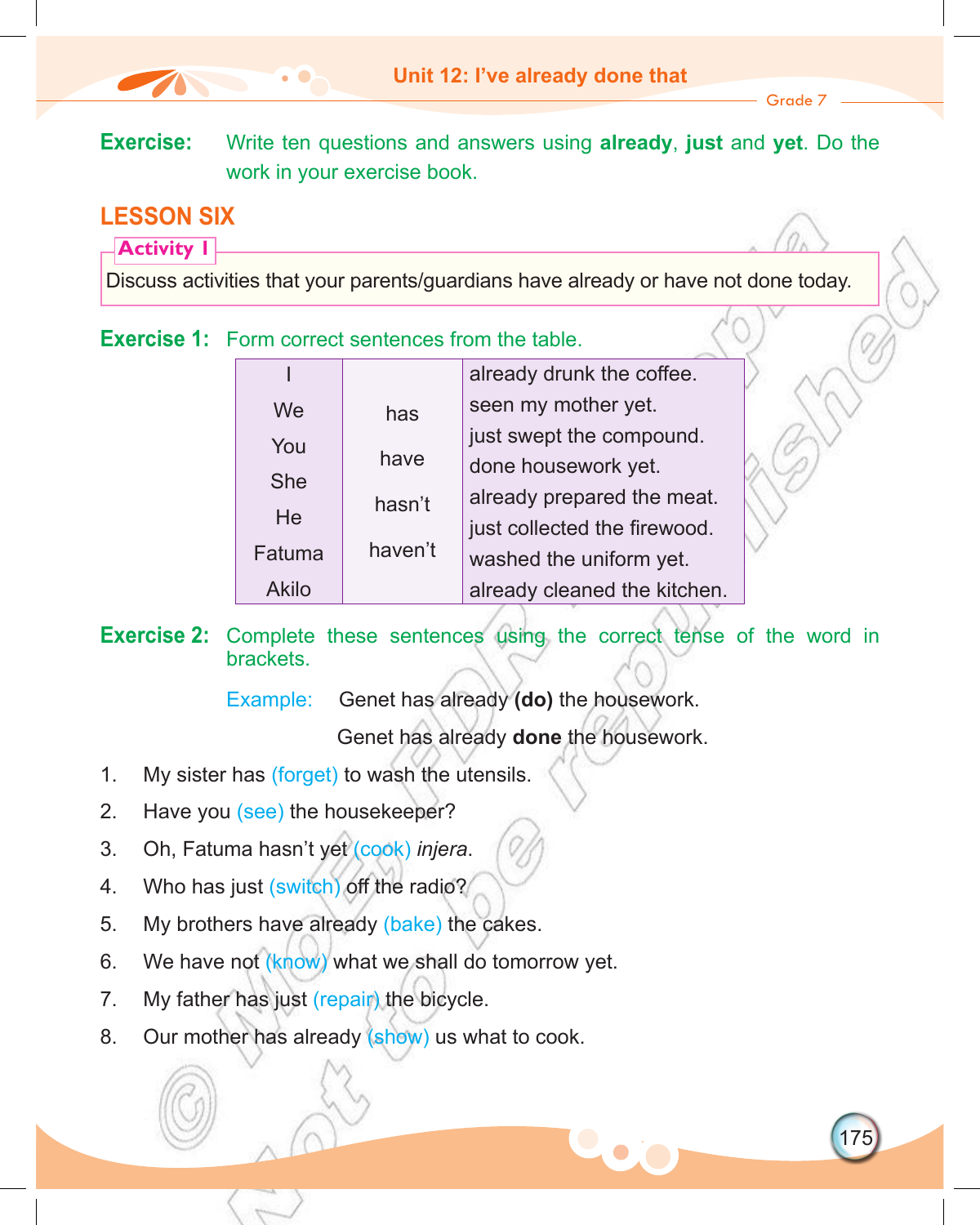### **Unit 12: I've already done that**

Grade 7

### **Activity 2**

- (a) With a partner, discuss activities you have/have not done today. Example: What have you done today? I have washed the plates.
- (b) Name all jobs you know. Discuss with your partner what you would like to do in the future. What are the reasons for your choice.

### **LESSON SEVEN**

### **Using: ...would like to become a ... because ...**

**Activity 1**

In groups of three, discuss what you would like to become and why.

Example: I would like to become a nurse because I want to help patients.

### **Exercise 1:** Construct as many sentences as you can from the table below. Write the sentences in your exercise book.

|            |                        | doctor    |         | it is well paying.         |
|------------|------------------------|-----------|---------|----------------------------|
|            |                        | pilot     |         | it is a good job.          |
| We         |                        | teacher   |         | flying is fun.             |
| You        | would like to become a | nurse     | because | I want to help my parents. |
|            |                        | driver    |         | I want to help patients.   |
| <b>She</b> |                        | writer    |         | I love teaching.           |
| He         |                        | scientist |         | engineers are great.       |

### **Activity 2**

Work in groups of four, ask each other questions to enable you know more about what your classmates would like to do.

- 1. What is your favourite subject in school?
- 2. Why?
- 3. What do you want to become in the future?
- 4. Why?

176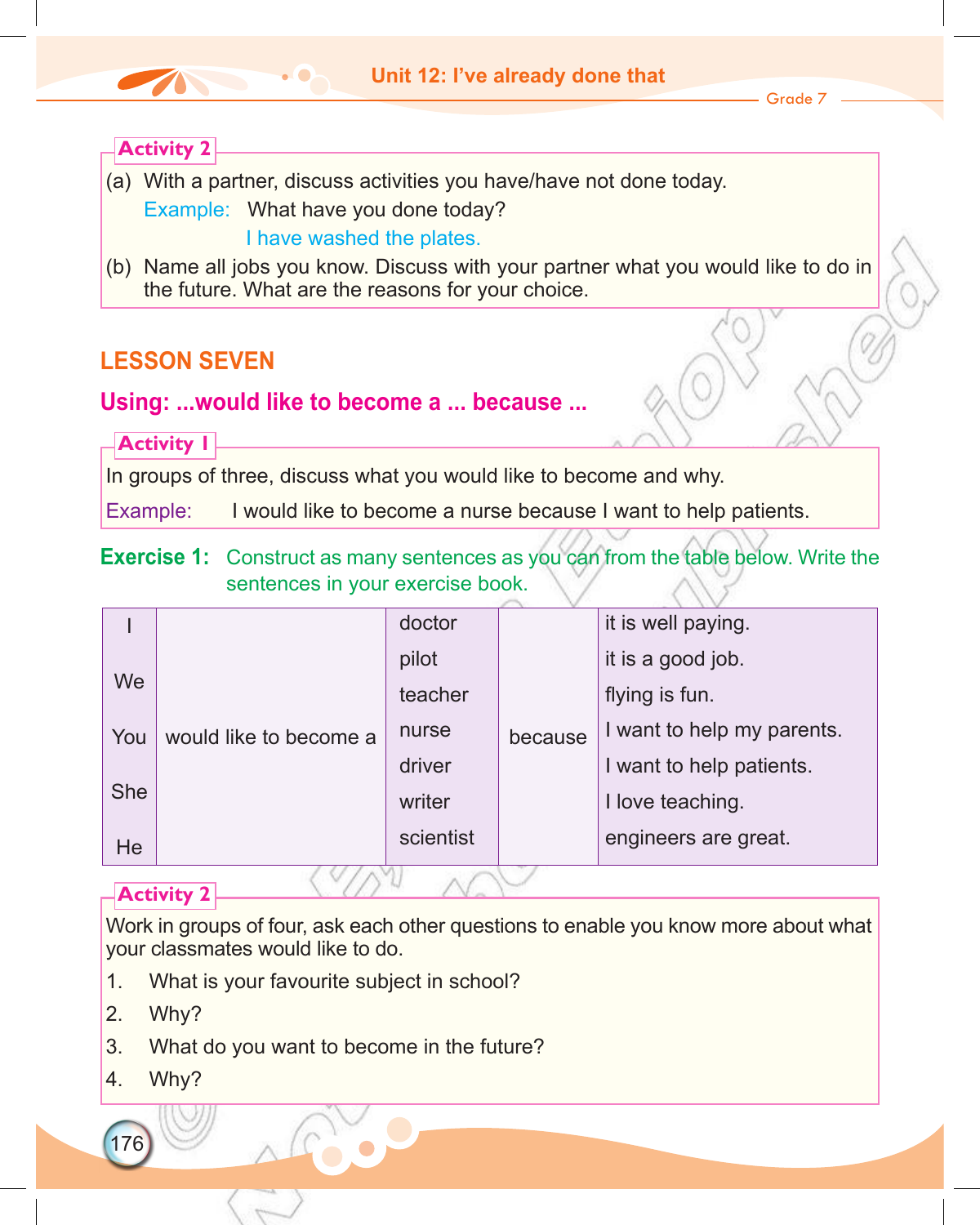- Grade 7 -

177

| <b>Name</b>       | Favourite subject                                        | Reason (why?) | Dream job (career)                                              | Reasons (why?) |
|-------------------|----------------------------------------------------------|---------------|-----------------------------------------------------------------|----------------|
| 1.                |                                                          |               |                                                                 |                |
| 2.                |                                                          |               |                                                                 |                |
| 3 <sub>1</sub>    |                                                          |               |                                                                 |                |
| 4.                |                                                          |               |                                                                 |                |
|                   |                                                          |               |                                                                 |                |
|                   | <b>LESSON EIGHT</b>                                      |               |                                                                 |                |
| <b>Dialogue</b>   |                                                          |               |                                                                 |                |
| <b>Activity I</b> |                                                          |               |                                                                 |                |
|                   | Read the dialogue and act it out to the class.           |               |                                                                 |                |
|                   | Okilo : Hello, how do you do?                            |               |                                                                 |                |
| Sofia :           | How do you do! I am Sofia. What about you?               |               |                                                                 |                |
|                   |                                                          |               | Okilo : I am Okilo. I'm pleased to meet you. How are you today? |                |
|                   | Sofia : I am very well, thank you.                       |               |                                                                 |                |
|                   | Okilo : How is school?                                   |               |                                                                 |                |
|                   | Sofia : Well, school is ok. I've just finished my exams. |               |                                                                 |                |
|                   | Okilo: What do you plan to do in the holidays?           |               |                                                                 |                |
|                   |                                                          |               | Sofia: I am planning to help my parents with domestic chores.   |                |
| Okilo:            | Have you thought about a future job?                     |               |                                                                 |                |
| Sofia :           | In my opinion, I shall do any job I can find.            |               |                                                                 |                |
| Okilo:            | No, you could think about your dream job too!            |               |                                                                 |                |
| Sofia :<br>Okilo: | I would like to become a medical doctor.                 |               | And what about you? What do you want to become in future?       |                |
|                   |                                                          |               | Sofia : That's great! And why do you want to become a doctor?   |                |
| Okilo:            | I want to treat sick people and save their lives.        |               |                                                                 |                |
|                   |                                                          |               |                                                                 |                |
| <b>Exercise:</b>  |                                                          |               | Match the expressions in A with their meanings given in B.      |                |
|                   | Examples:                                                | (a)           | In my opinion - From my point of view.                          |                |
|                   |                                                          |               | $(h)$ Evougo mo I hog vour pardon                               |                |

**Exercise 2:** Draw a table to collect data about your friends.

The Company

 $(1)$  (b) Excuse me - I beg your pardon.

| $(a)$ I am pleased to meet you. 1. | I beg your pardon.                     |
|------------------------------------|----------------------------------------|
| $(b)$ How do you do.               | May I know your name please?           |
| $(c)$ You could think about it.    | $\vert$ 3. How happy I am to meet you. |
|                                    |                                        |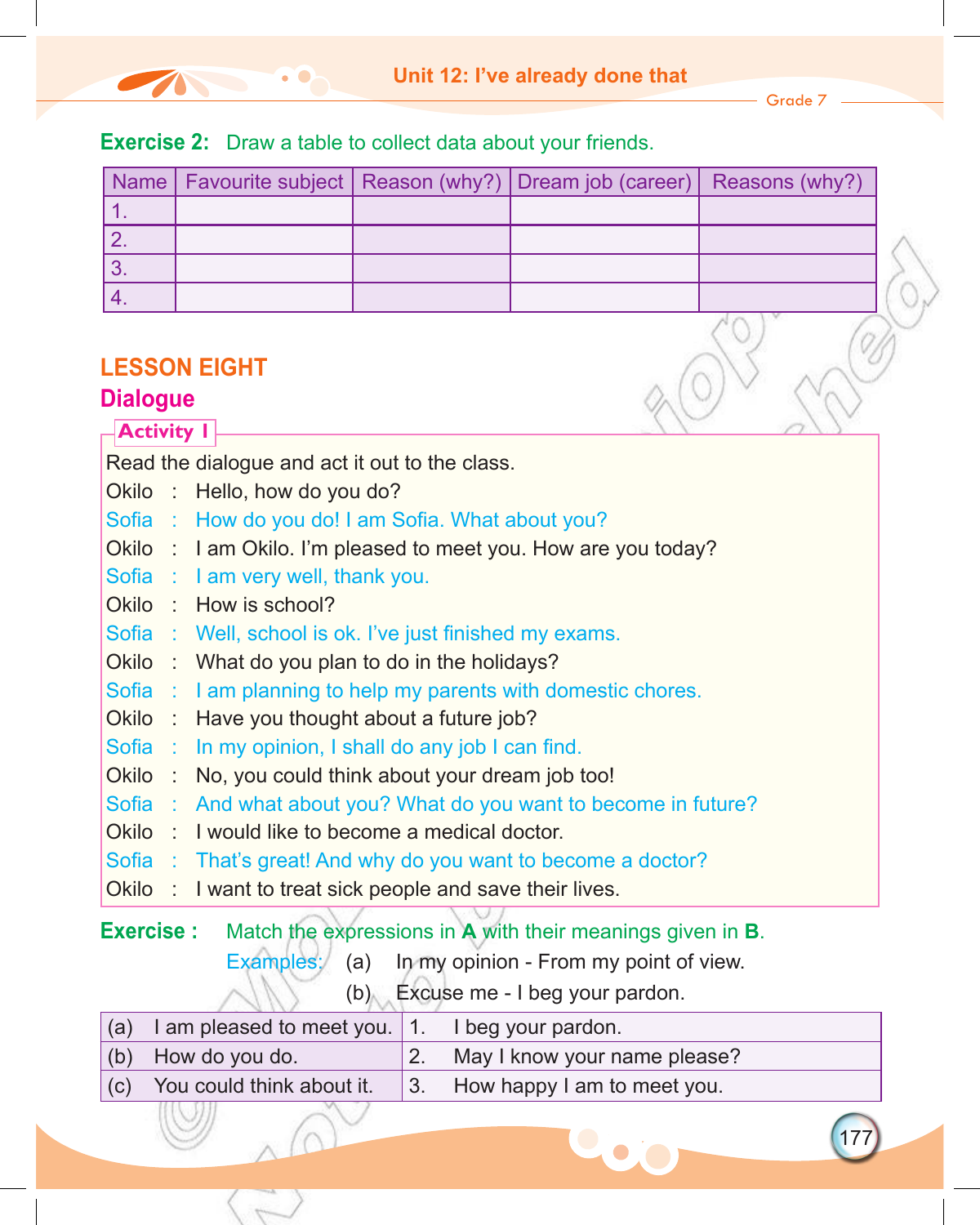### **Unit 12: I've already done that**

Grade 7

| (d) | It's nice to see you. | 4. | From my point of view.                             |
|-----|-----------------------|----|----------------------------------------------------|
| (e) | In my opinion.        | 5. | I am happy to see you.                             |
| (f) | I suppose Dawit goes. | 6. | advise you to think about it.                      |
| (g) | What is your name?    |    | I think Dawit should go.                           |
| (h) | Thank you.            | 8. | said in response to 'Thank you'.                   |
| (i) | You are welcome.      | 9. | said to appreciate someone.                        |
|     | Excuse me.            |    | 10. said when you meet someone for the first time. |

### **Activity 2**

- 1. Discuss the jobs you know.
- 2. Which jobs don't you like?
- 3. Why don't you like these jobs?

### **Lesson nine**

**Activity 1**

### **Read the dialogue in pairs.**

- Dawit : Mother, why are you up early today?
- Mother : Oh! I woke up early to prepare our breakfast in time.
- Dawit : Breakfast? That's kind of you, mother.
- Mother : Thank you. I have already fed the baby of course. Now settle down!
- Dawit : Ok mother. Who has washed the dishes?
- Mother : I have done so.
- Dawit : Who went to the shop, mother?
- Mother: Sofia went, I did not go!
- Dawit : What other things have you done mother?
- Mother : I have sewn a button on your shirt, polished your shoes and ironed the uniform. I have also made a call to your aunt.
- Dawit : Oh! Whose uniform is it mother.
- Mother : It is your uniform. Tomorrow, I am taking you to school!

178

**Exercise:** List the activities which Dawit's mother has done or hasn't done. Do the work in your exercise book.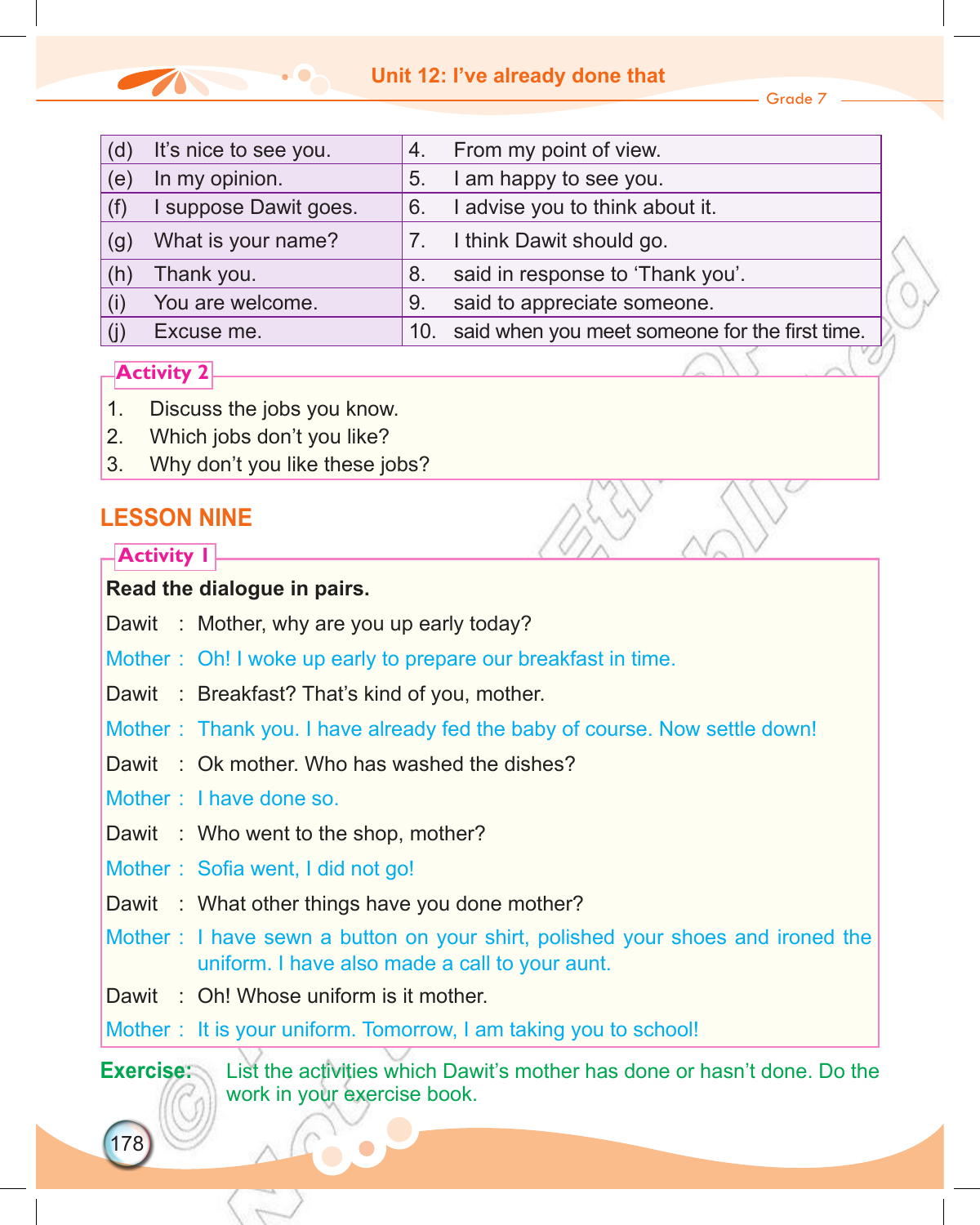

179

### **Activity 2**

With your partner, ask and answer questions about what Dawit's mother has done using **yet** and **already**.

- Examples: 1. (a) Has Dawit's mother woken up yet?
	- (b) Yes, Dawit's mother has already woken up.
	- 2. (a) Has Dawit's mother washed the clothes yet?
		- (b) No, Dawit's mother has not yet washed the clothes.

## **B Reading**

### **LESSON TEN**

### **Who is she/he?**

### **Activity**

Using the examples in activity 2 above, describe a person and what she/he does. Let others guess the person you have described.

### **Exercise:** Read the following paragraphs and guess who these people are. Write the answers in your exercise book.

- 1. She is polite, kind and loves her work. She looks after sick people. She knows a lot about medicine and is always seen at clinics and hospitals. Most people believe she is a gift to them when they fall sick. Who is she?
- 2. These are courageous, jolly men and women. They are very intelligent and must learn to act fast. They undergo serious training and know how to keep passengers calm during the flight. Who are they?
- 3. This young man looks after animals that bleat. They include billy goats, kids and nanny goats. He cares for them and is hardworking. He makes sure his herd is fed well. Who is he?

## **LESSON ELEVEN**

### **Activity**

Discuss with a partner, various jobs people do. Think about your dream job and suggest what you need to do to achieve that career.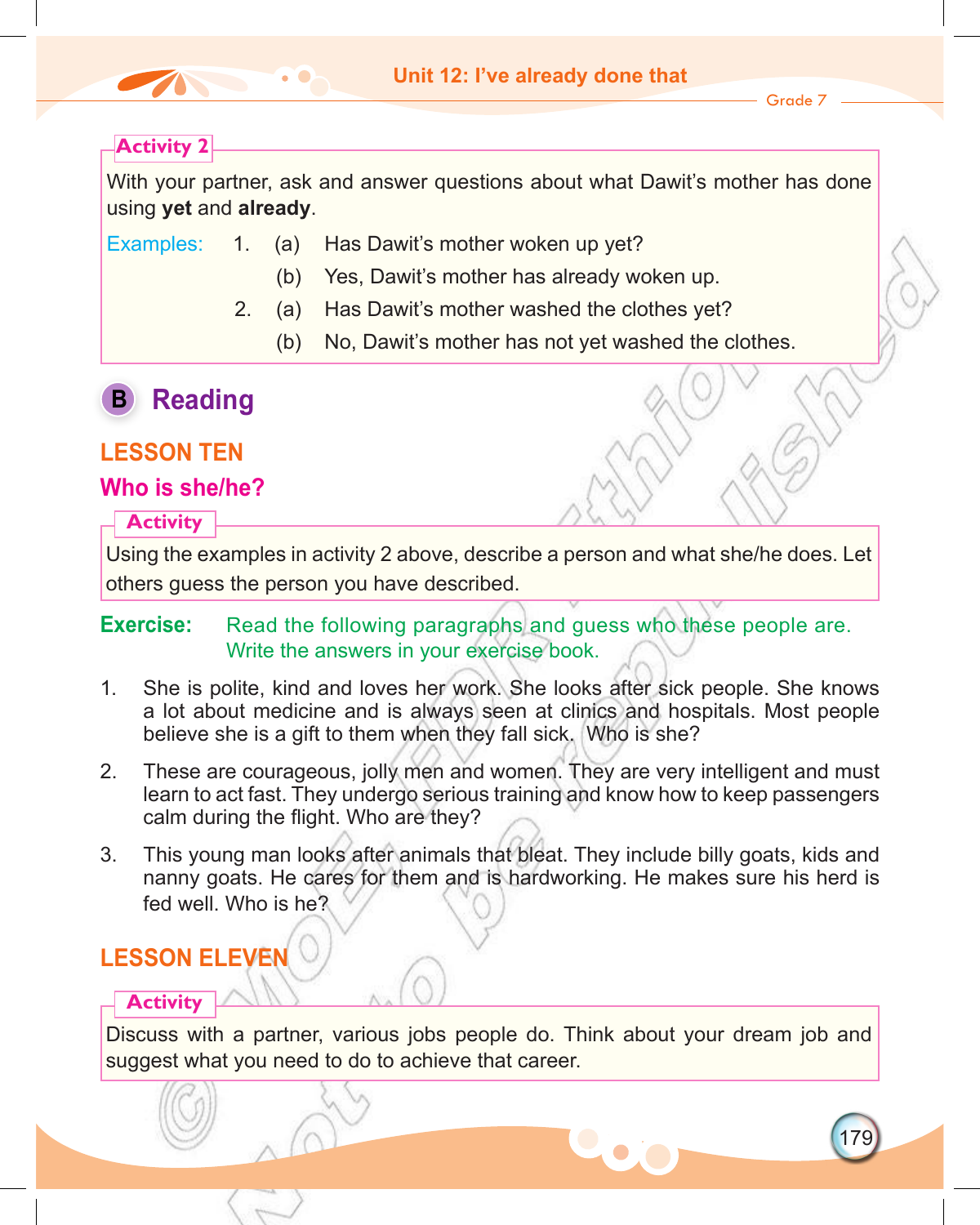### Read the passage and answer the questions about it.

### **Being a doctor**

My name is Halima. I am a doctor at the big international hospital in Addis Ababa. My **dream** started long ago when I was a little girl. My mother had fallen sick and I was looking after her at the hospital. While there I watched and **admired** the great work doctors were doing to save lives. They operated on my mother and she **became fine**. From that time, I was determined to work hard to **achieve** my dream of becoming a doctor.

At high school, I passed my exams with good grades and spent five years at the university training to become a doctor. Hard work and discipline helped me pass my exams successfully.

At the hospital, my duties include receiving and examining **patients**. I talk to them to find out what ailments they have. Sometimes it requires carrying out tests to find the exact problem.

Once I know the disease to treat, I prescribe the right drug for the patient. As a doctor, my primary **responsibility** is to save lives. I am happy to be a doctor.

### **Exercise 1:**

180

- 1. What inspired Halima to become a doctor?
- 2. What is required of a person that wants to be a doctor?
- 3. Who is a patient?
- 4. How does a doctor find out a sick person's ailment?
- 5. What would you like to become in the future? Why?

### **Exercise 2:** Match the words in **A** with their meaning given in **B**.

| A              |                              |
|----------------|------------------------------|
| dream          | sick people                  |
| became fine    | intention or plan            |
| intelligent    | one's duty to do something   |
| prescribe      | recommend drugs for the sick |
| admired        | get what one wants           |
| patients       | got cured, recovered         |
| responsibility | very wise and clever         |
| achieve        | liked very much              |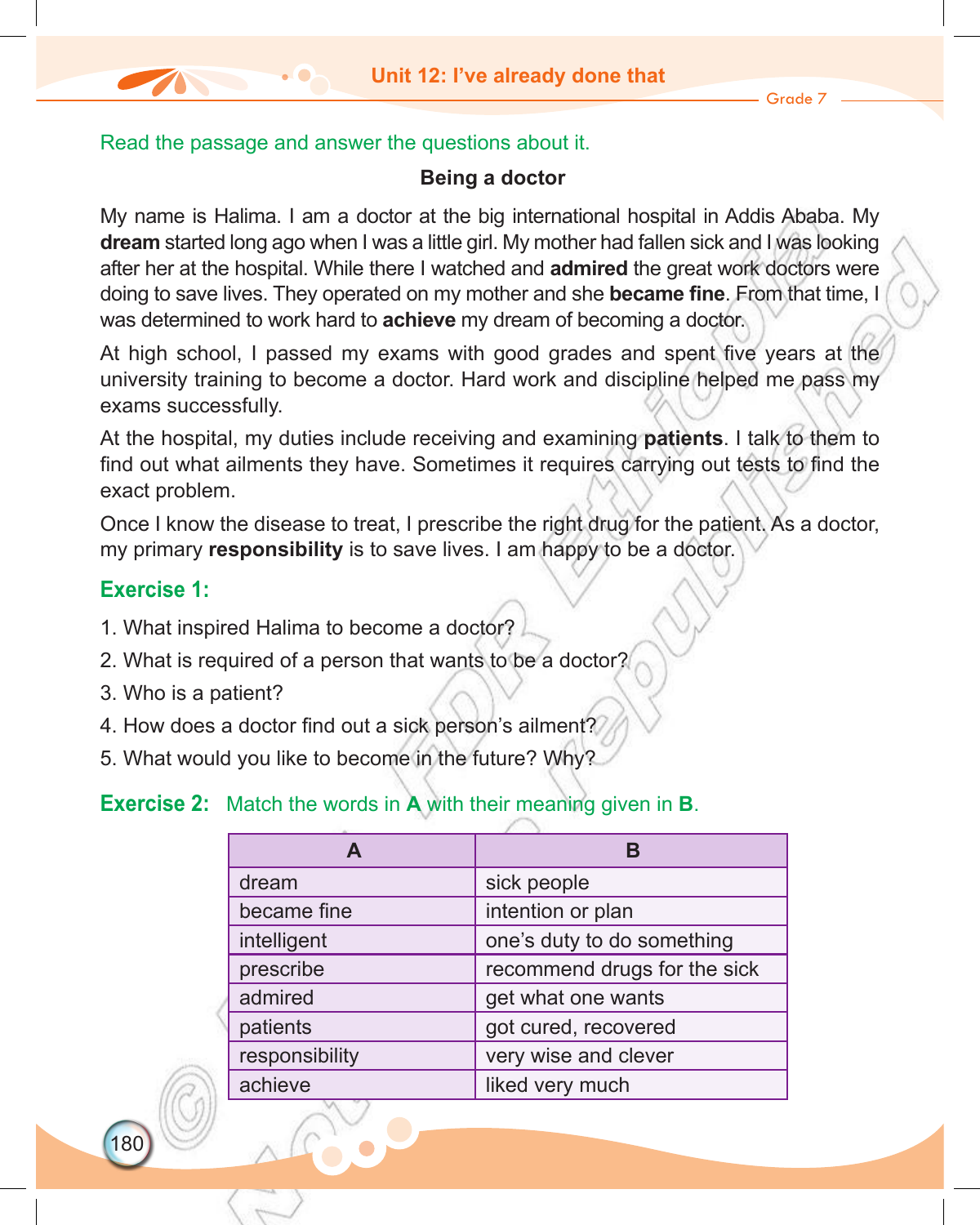### **LESSON TWELVE**

### **Writing sentences**

**Exercise 1:** Use the correct form of the words in brackets to construct proper sentences.

- 1. We have already (eat) our food.
- 2. She has not yet (do) the housework.
- 3. Tura has not yet (milk) the cow.
- 4. Tesema has just (go) to collect some water.
- 5. Our mother has already (take) my sister to the clinic.
- 6. They have not yet (dig) the well.
- 7. Ali has just (write) a postcard.
- 8. Father has already (repair) his car.

## **C Writing**

### **Letter writing**

### **Activity**

Discuss with a partner if these are correct reasons why we write letters.

- (a) sending greetings
- (b) expressing feelings
- (c) sending information about sad occurrences
- (d) applying for jobs
- (e) giving warnings and summons
- (f) appointing people for jobs

### **Exercise 2:** Select the correct words from the list to complete the letter on page 182.

| teacher | being   | ΓIV        | earn   | dream |
|---------|---------|------------|--------|-------|
| are     | already | discussing | hoping |       |
|         |         |            |        |       |
|         |         |            |        |       |
|         |         |            |        |       |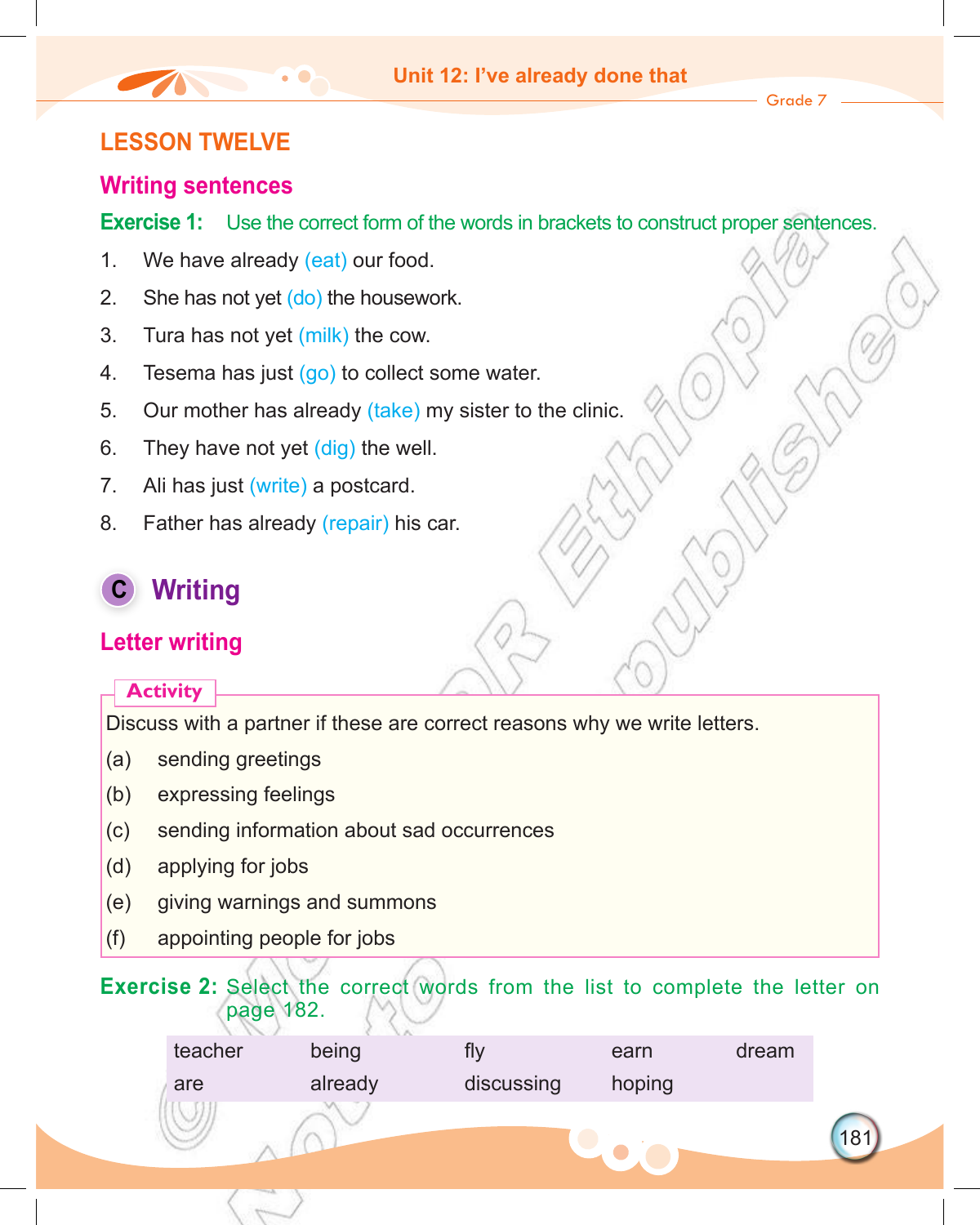Shashemene First Cycle Primary School, P. O. Box, 274, **Shashemene** 24th. January, 2010

Dear Lapiso, I hope you (1) fine. How are your friends? Hopefully, you are reading hard to pass your exams. We have (2) \_\_\_\_\_ finished ours! As a class, we have been (3) \_\_\_\_\_\_\_\_ our future goals. As you know, I have always wished to be a pilot in future. Our  $(4)$  says one needs to study Science, Geography and Mathematics. I am studying very hard and I hope to do well. I am  $(5)$  to be the best of the best. I like (6) a pilot because it is just wonderful! Imagine flying in the air like a bird! I would like to be in charge of the cockpit and (7) to different cities of the world. Of course, pilots (8) a lot of money. I hope one day my dream will come true. Our class motto is "To fly on your own." We hope each one of us will achieve his dream job. Please, reply and tell me what your own (9)\_ is. Your friend, Tizita Belachew

### **Exercise 3:** Use **because** to make correct sentences.

- 1. I would like to become an engineer. It is a well paying job.
- 2. I would like to become a teacher. I love children.

182

- 3. Merid would like to become a pilot. He says it is interesting.
- 4. Asefash would like to become a doctor. He would want to save people's lives.
- 5. My brother would like to be a soldier. He wants to defend his country.
- 6. Our sister would like to be a musician. She enjoys popularity.

Grade 7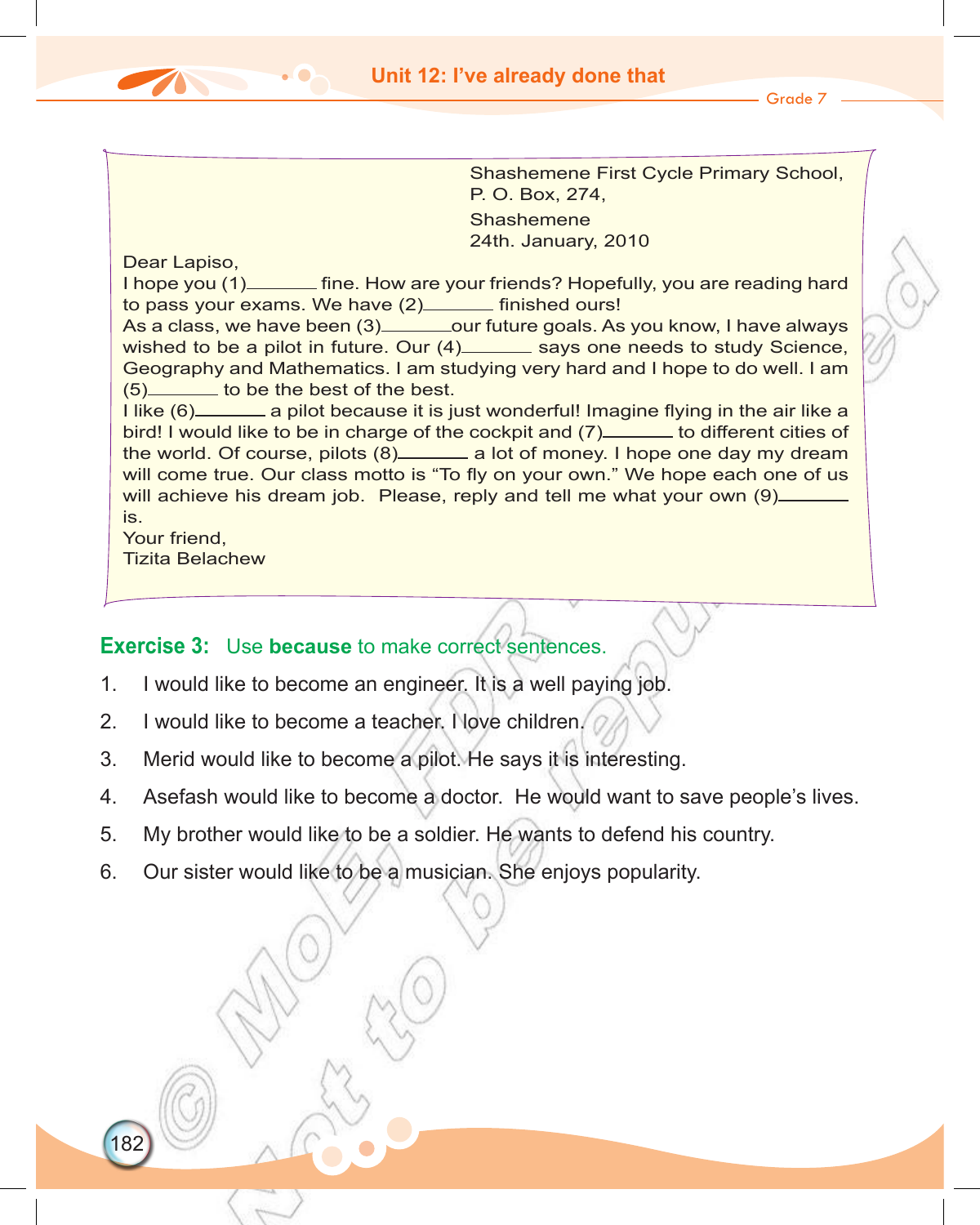### **LESSON THIRTEEN**

The Contract of the Contract of



183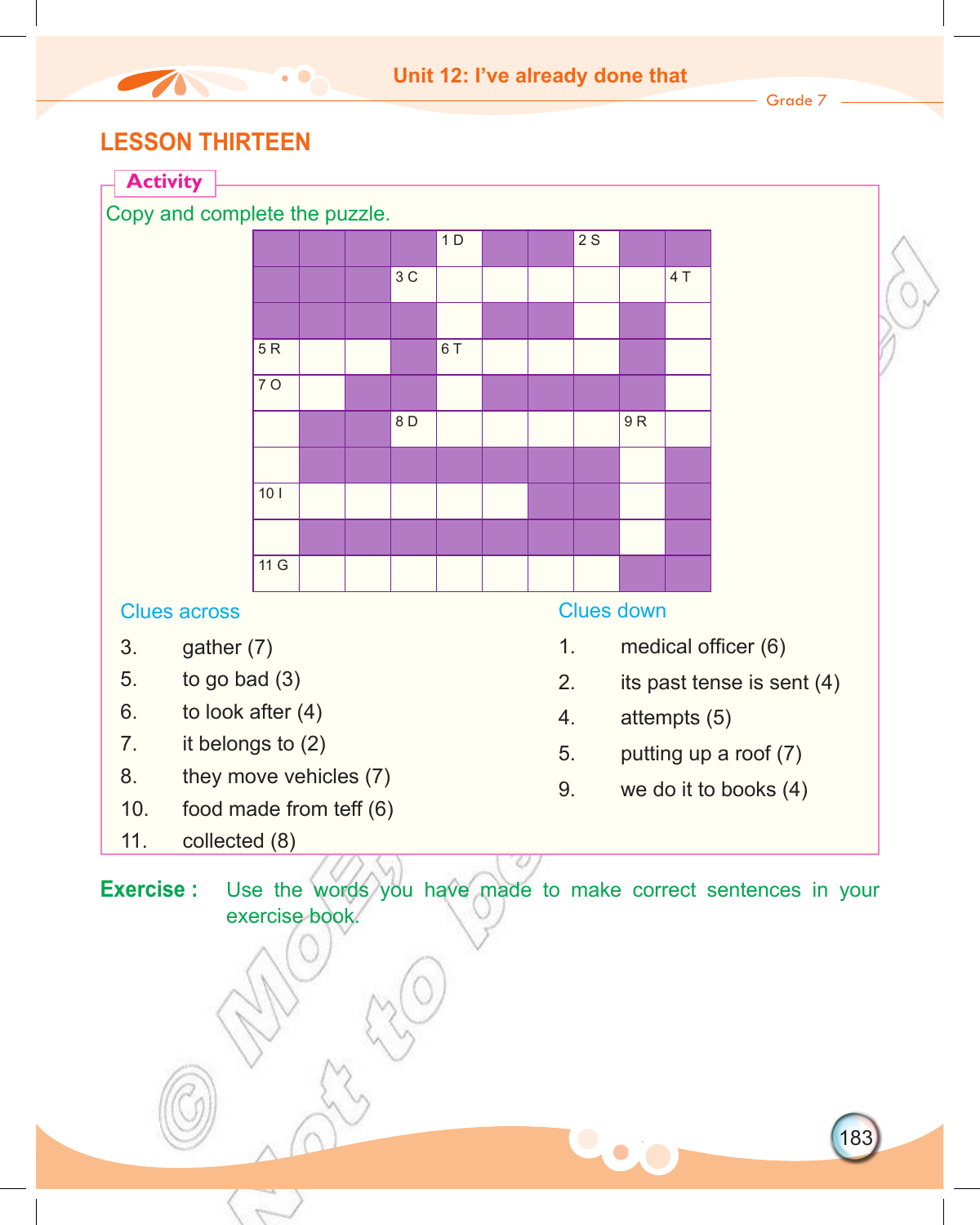### Revision Exercise One

- A . Form correct sentences using the words in the brackets.
	- 1. Have you ever (do) such a thing?
	- 2. I have never (ride) a horse in my life.
	- 3. We have (sing) the song very well.
	- 4. Have you ever (fly) to Lalibela?
	- 5. Ali has already (grind) the coffee.
	- 6. Sofia has (throw) away the chaff.
	- 7. Oh no! The water has (freeze).
	- 8. Have you ever (climb) the Ahmar mountain?
	- 9. Those tourists have (swim) in Lake Tana.
	- 10. Abeba has (see) most animals in the park.

#### B. Complete the sentences by filling in the correct word.

- 1. We climbed the rocks \_\_\_\_\_\_\_\_\_\_ foot.
- 2. The tourists flew — Addis Ababa in a helicopter.
- 3. Have you learnt \_\_\_\_\_\_\_\_\_ the formation of the rift-valley.
- 4. The tired traveller has leant \_\_\_\_\_\_\_\_\_ a tree to rest.
- 5. She has always hurried \_\_\_\_\_\_\_\_\_ school from home.
- 6. We have travelled to many places \_\_\_\_\_\_\_\_ bus.
- 7. Kene has dived \_\_\_\_\_\_\_\_\_ the water.
- 8. How much have you paid \_\_\_\_\_\_\_\_\_ the *gabi*?

### **Revision Exercise Two**

184

- A. Complete the sentences by filling in the correct words.
	- 1. He bought \_\_\_\_\_\_\_\_\_\_\_ a radio or a computer.
	- 2. She wanted to \_\_\_\_\_\_\_\_\_\_ to the news, so she switched on the radio.
	- 3. A computer ——————— a very useful machine.
	- 4. He could not use a camera to take pictures because he was blind \_\_\_\_\_\_\_\_ one eye.
	- 5. Using a computer \_\_\_\_\_\_\_\_\_ work easier.
	- 6. The television set \_\_\_\_\_\_\_\_ was repaired yesterday has broken down again.
	- 7. **\_\_\_\_\_\_\_\_\_** is a wheelbarrow used for?
	- 8. Sarah \_\_\_\_\_\_\_\_\_ her friend are learning how to use a computer.
	- 9. The mechanic was very tired, \_\_\_\_\_\_\_\_ he slept the whole day.
	- 10. We got all the instructions \_\_\_\_\_\_\_\_\_\_; we could not operate the machine.
	- 11. Typewriters \_\_\_\_\_\_\_\_\_ used by secretaries to type work.

Grade 7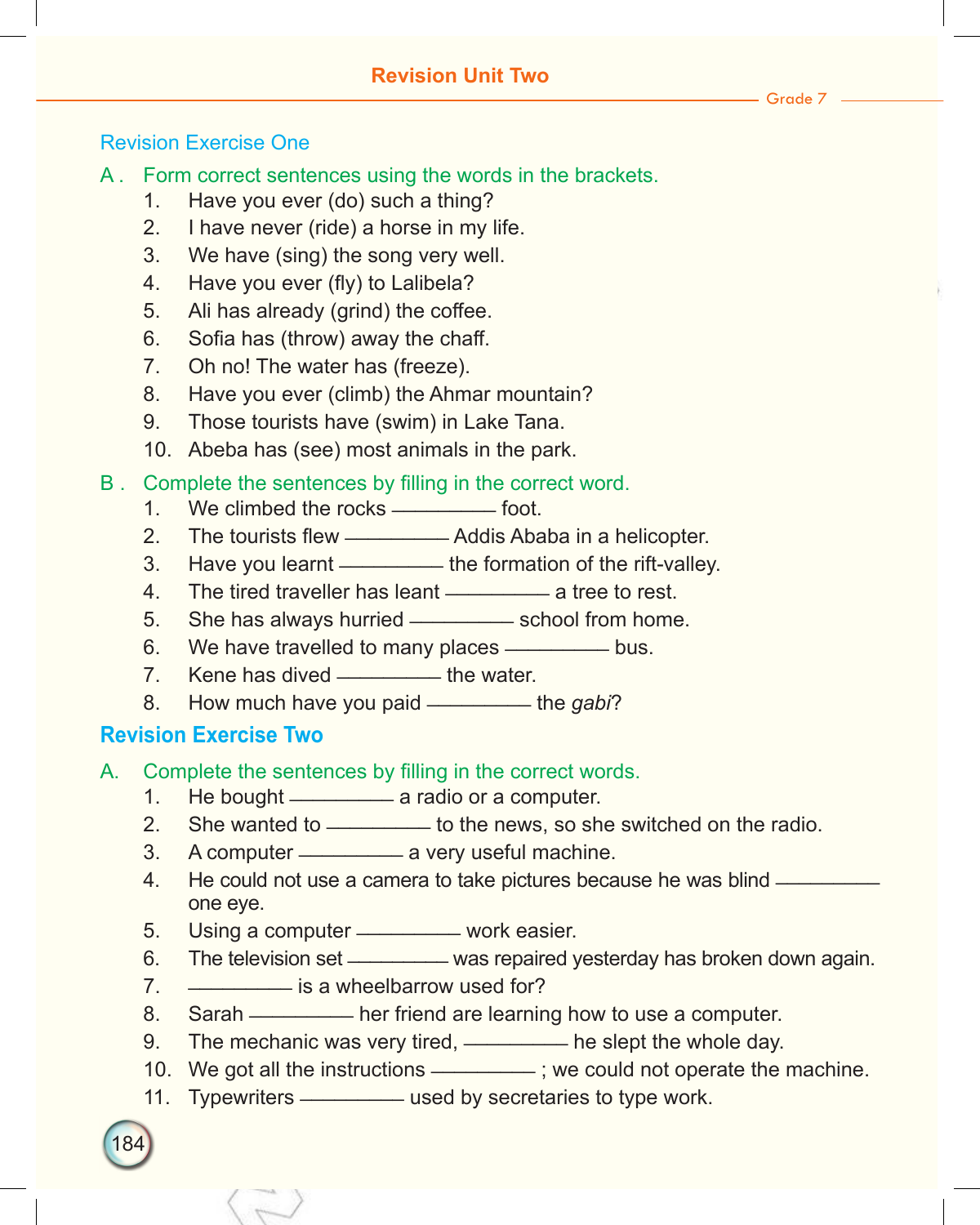#### Grade 7

- B. Punctuate the given sentences correctly.
	- 1. a radio a computer and a television are useful machines.
	- 2. mohammed said i know how to ride a bicycle.
	- 3. who has switched off the machine
	- 4. what a wonderful invention this is
	- 5. tsegaye dema and abiot are students in our school
- C. Rewrite the sentences as instructed in the brackets.
	- 1. The machine is old. It has been repaired. (Rewrite as one sentence using **which**).
	- 2. Herpo will type the letter. (Begin : The letter...)
	- 3. He could have used a typewriter. He could have used a computer. (Rewrite as one sentence using **either**).

### **Revision Exercise Three**

- A. Fill in the gaps with the correct words.
	- 1. \_\_\_\_\_\_\_\_\_ many Ethiopian traditional games can you play?
	- 2. Is *'Gebeta'* played \_\_\_\_\_\_\_\_\_ two people?
	- 3. I think he is \_\_\_\_\_\_\_\_\_\_ slow to play that game.
	- 4. They are not strong \_\_\_\_\_\_\_\_ to climb the hill.
	- 5. How many balls \_\_\_\_\_\_\_\_ each team need?
	- 6. The captain —————————— clear instructions to his team.
	- 7. \_\_\_\_\_\_\_\_\_ traditional game is more popular?
	- 8. Megersa and Soressa are famous **\_\_\_\_\_\_\_** their sporting abilities.
	- 9. She is not good \_\_\_\_\_\_\_\_ to train our team.
	- 10. Light balls \_\_\_\_\_\_\_\_\_\_\_ used in netball.
- B. Use the correct form of the words in the bracket to complete the sentences.
	- 1. He \_\_\_\_\_\_\_\_\_ before he was told to do so. (move).
	- 2. Our school could have \_\_\_\_\_\_\_\_\_ the match if we had played harder. (win)
	- 3. The goalkeeper \_\_\_\_\_\_\_\_ for the ball. (dive).
	- 4. If the national team \_\_\_\_\_\_\_\_\_\_ this game, it will be disqualified. (lose)
	- 5. She \_\_\_\_\_\_\_\_\_ so well that she is admired by many people. (play)
- C. Rewrite the sentences as instructed in brackets.
	- 1. Birhane plays tennis. Molla plays tennis. (Rewrite as one sentence using: **and**)
	- 2. He is young. He can't ride a horse. (Rewrite as one sentence using: **enough**)
	- 3. They are very rough. They cannot be allowed in the game. (Rewrite using: **too**)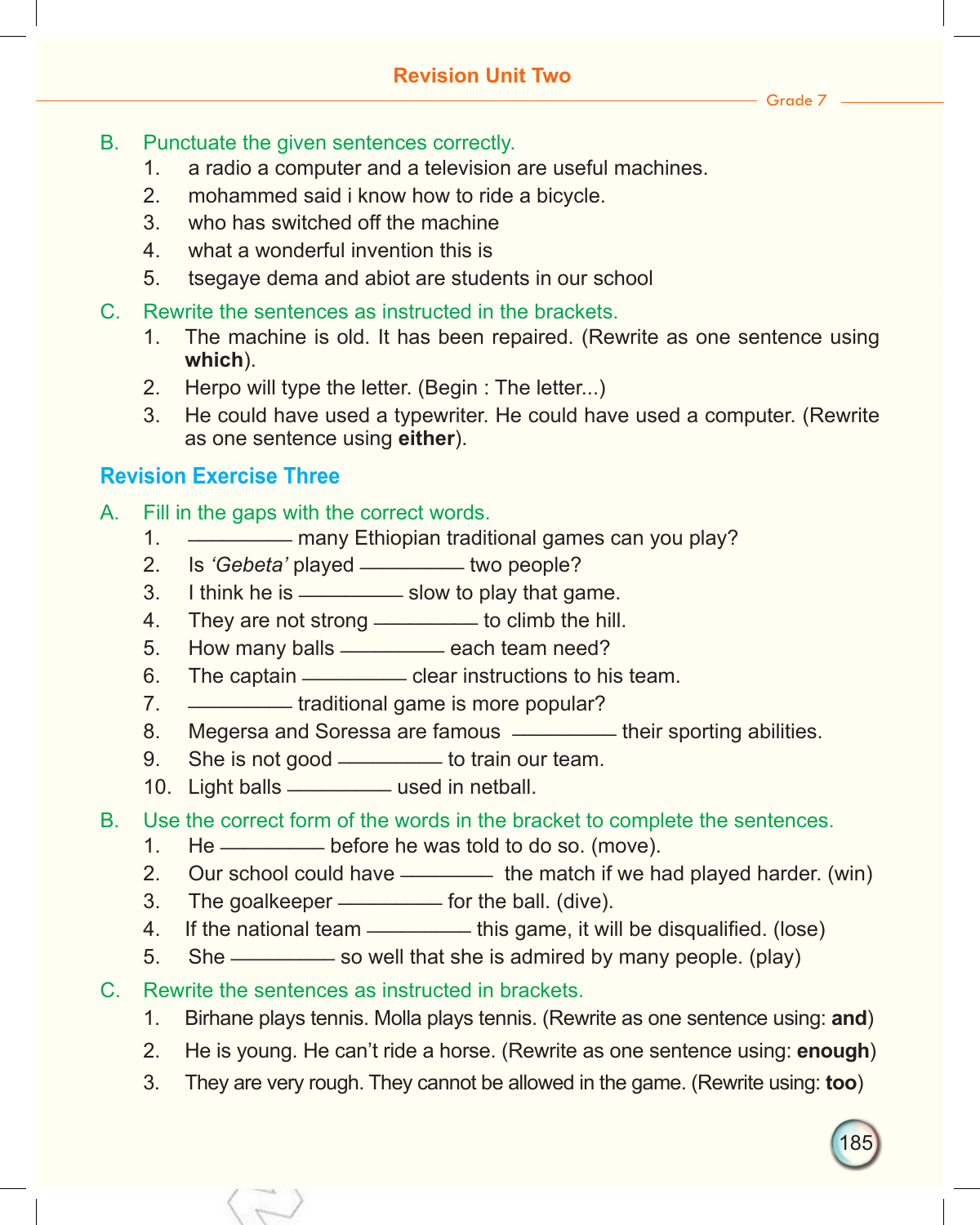### **Revision Exercise Four**

- A. Use the words in brackets correctly.
	- 1. Our animals need to be (protect).
	- 2. (Kill) animals in the park is prohibited.
	- 3. We heard a lot of (shoot) in the valley.
	- 4. Animals in the game park should be (care) for.
	- 5. (Trap) animals is forbidden in national parks.
	- 6. The poachers who were (arrest) are now in prison.
	- 7. Sadly, some animals get (kill) by poachers.
	- 8. All Ethiopians should be (educate) about the importance of game parks.
	- 9. Our game parks are a major (tour) attraction.
	- 10. The men who were (feed) hyenas must be brave!
- B. Join the sentences using **which** or **that**.
	- 1. We saw the animals. They were rescued by game-rangers. (Join as one sentence using ... which....)
	- 2. The man educates the community. He is well informed. (Join as one sentence using ....that....)
	- 3. It is the red fox. It lives in the Bale mountains. (Join as one sentence using ... which....)
	- 4. The lioness roared fiercely. It had four cubs. (Join as one sentence using ... that ....)

### C. Punctuate the sentences correctly.

- 5. he asked did you go to the forest
- 6. baboons and monkeys can be found in ethiopia
- 7. ali said animals are a resource to the country
- 8. foxes lions hyenas and tigers can be deadly

### **Revision Exercise Five**

186

### A. Use the words in brackets correctly.

- 1. If she gets (marry) at this age, she will miss great opportunities.
- 2. She has (refuse) to marry an old man.
- 3. (Stay) in school is very important.
- 4. The girl who (drop) out of school is now pregnant.
- 5. All children should be (encourage) to stay in school.
- 6. Parents should stop (marry) off their young daughters.
- 7. My brother has (choose) to study medicine.
- 8. Early marriages should be (stop).

Grade 7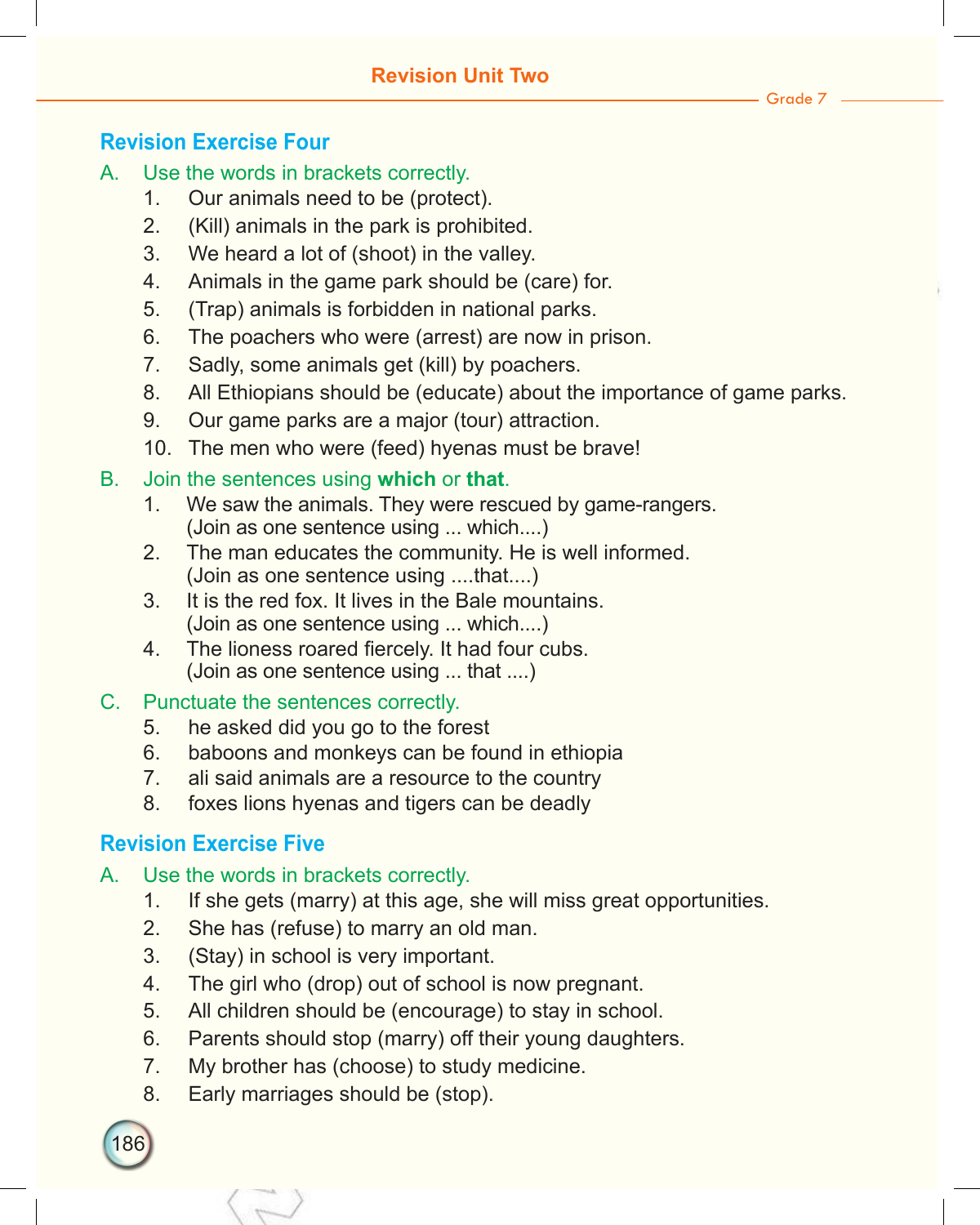Grade 7

### B. Complete the sentences with suitable words from the list below.

rights teachers forcing education parents pregnant drops

- 1. If one \_\_\_\_\_\_\_\_\_ out of school, the chances of getting good jobs are lost.
- 2. The girl who got had complications while giving birth.
- 3. Our \_\_\_\_\_\_\_\_\_ must know that culture has to change.
- 4. A girl child should exercise her \_\_\_\_\_\_\_\_\_ to choose what she wants.
- 5. \_\_\_\_\_\_\_\_\_ is good for all the children in our country.
- 6. \_\_\_\_\_\_\_\_\_ a girl to get married should be considered a criminal act.
- 7. **\_\_\_\_\_\_\_\_\_**, parents and children should work together.

### C. Use the words in brackets correctly.

- 1. Goshu has already (wash) the utensils.
- 2. The boys have not yet (take) their coffee.
- 3. Has your mother (buy) the required books?
- 4. I have already (write) a letter to my sister.
- 5. Fida has not yet (fly) to Nairobi.
- 6. My young brother has already (go) away.
- 7. Has your mother (learn) how to drive a car yet?
- 8. They have already (plant) cotton.
- 9. She has not yet (give) me the ticket for the show.
- 10. We haven't yet (sow) the seeds.

### D. Use the words to complete the letter.

first hope great shall elder Faine already circus If come

Dear .................

I have the pleasure to inform you that I have ............... bought the tickets for the ............... show. ............... you have finished your assignment, you can ............... over to the show. My ............... brother will drive us to the show. I ............... wait for you at home. Let's ................ that we shall have ................ time. You know it's the ............... time I will be going to one. Yours truly, **Shito**